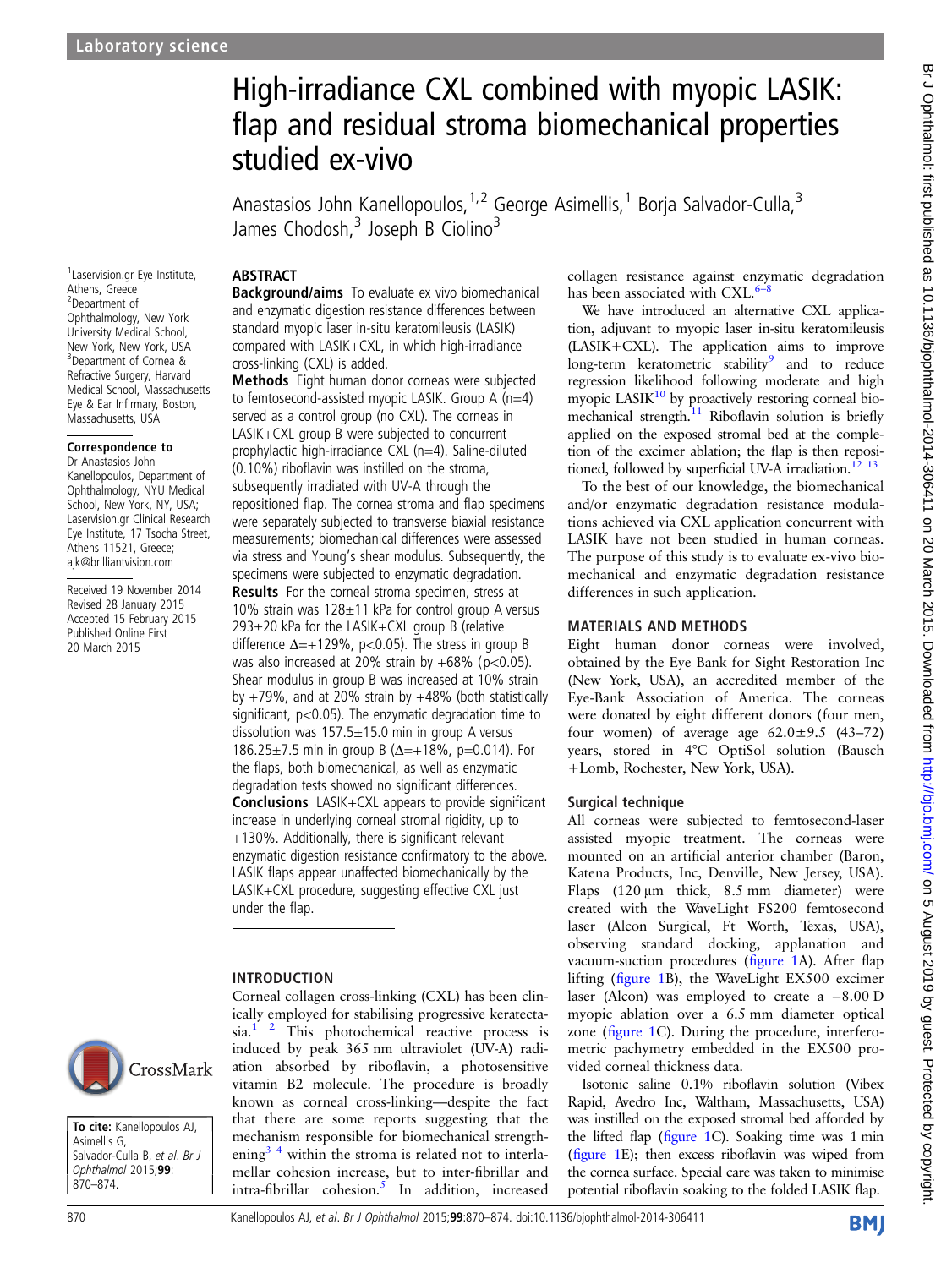<span id="page-1-0"></span>

Figure 1 Schematic of the surgical procedure LASIK combined with prophylactic high-irradiance corneal cross-linking (LASIK+CXL).

The corneas were then randomly formed into two groups, four in each. Control group A received no further treatment. Group B (LASIK+CXL) was subjected to cross-linking: with the flap repositioned, the cornea was UV-A irradiated at 30 mW/cm<sup>2</sup> for 80 s (total fluence  $2.4$  J/cm<sup>2</sup>), employing the KXL device (Avedro) (figure 1F).

The flaps were then amputated from all corneas; stroma and flap specimens were stored back to OptiSol (4°C) until testing.

# Biomechanical strength testing

The stroma specimens were prepared by razor-blade manual dissection to approximately  $12 \times 12$  mm. The amputated flaps were tested without additional preparation. Transverse biaxial load-cell resistance measurements were accomplished by tangential shearforce employing the Biotester 5000 (CellScale Biomaterials Testing, Waterloo, Canada). The device records the simultaneous x-axis and y-axis displacement, applied force, and time. An integrated camera captures still, 1280×960-pixel images, which provide precise x-displacement and y-displacement measure-ments, analysed by custom software (LabJoy V.9.05).<sup>[14](#page-4-0)</sup>

The specimens were fixed (via random orientation) on a 4×5-tine rake arrangement clamped on their centre  $3.5 \times 3.5$  mm section. The tines, of  $250 \,\mu m$  diameter, were spaced by 0.7 mm (figure 2). The specimens were then submerged into an isotonic saline bath, temperature controlled at 37°C, for 5 min before (for temperature stabilisation) as well as during testing (to eliminate temperature-related variability).<sup>[15](#page-4-0)</sup> Shear rate was fixed to 4.16 μm/s. Time (s), x and y displacement (μm), and x and y force (mN) were recorded every second.

# Enzymatic degradation

The stroma specimens were trephined into 8.5 mm diameter round buttons; no further processing on the amputated flaps. A 0.3% collagenase-A solution (active agent: Clostridium histolyticum) (Sigma-Aldrich, St Louis, Missouri, USA) was prepared via dilution in Dubecco's Phosphate Buffered Saline (DPBS, Sigma-Aldrich). Stroma and flap specimens were incubated within 1.5 mL of collagenase-A solution; the test tube racks were placed at 37°C on a plate shaker at 175 rotations per min.



Figure 2 Fitting of the corneal specimens (top) and the flap (bottom) on the BioTester device.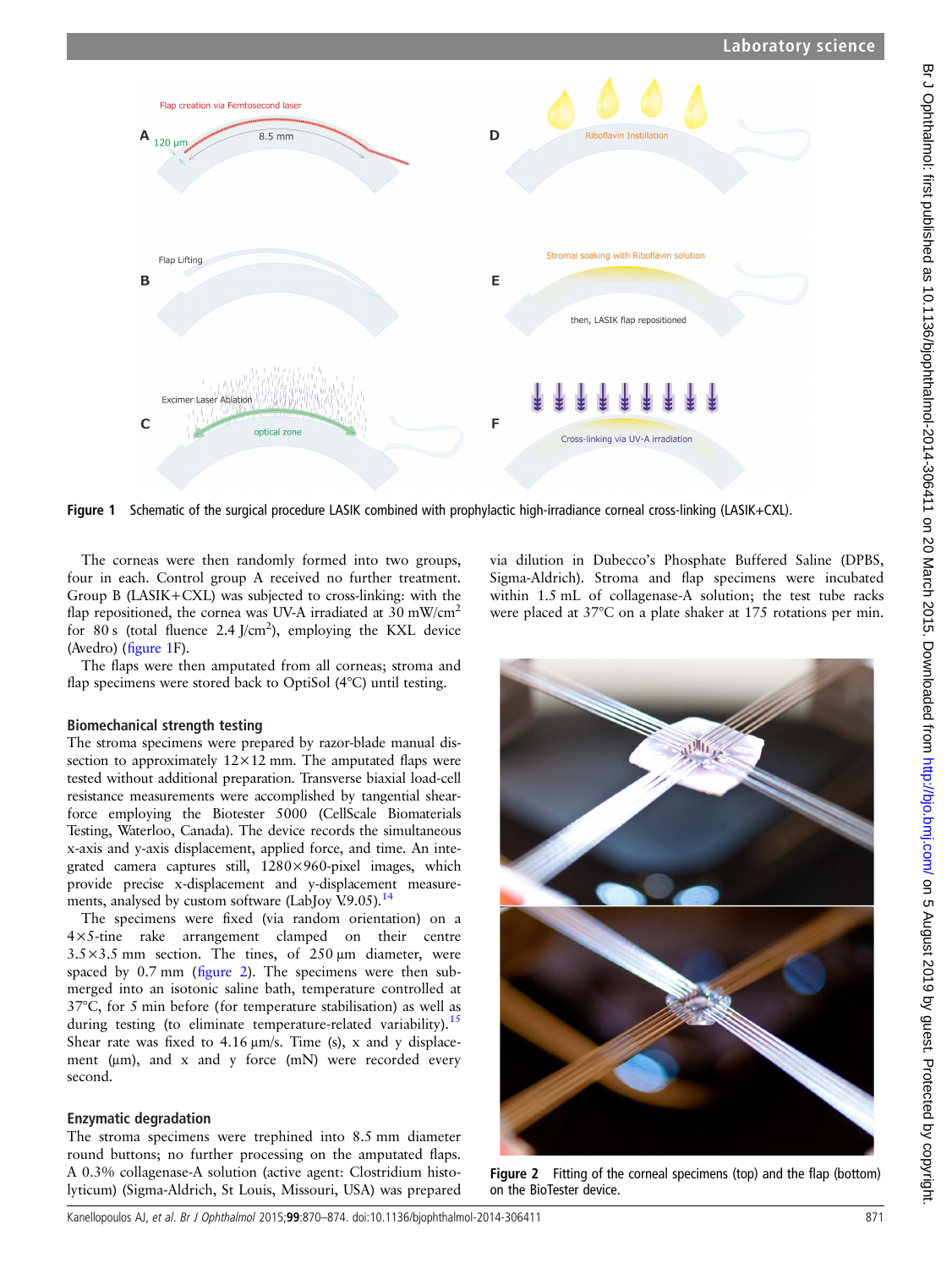|  |  | Table 1 Biomechanical comparative measurements between the two groups |  |
|--|--|-----------------------------------------------------------------------|--|
|--|--|-----------------------------------------------------------------------|--|

|                   | <b>Stress</b> | Units: kPa |              |       | Young's shear modulus | <b>Units: MPa</b> |              |      |
|-------------------|---------------|------------|--------------|-------|-----------------------|-------------------|--------------|------|
|                   | @ 10% strain  |            | @ 20% strain |       | @ 10% strain          |                   | @ 20% strain |      |
| Group A (control) | 128.0         | ±11.3      | 804.1        | ±30.9 | 3.7                   | ±2.5              | 9.5          | ±1.9 |
| Group B (CXL)     | 293.4         | ±19.9      | 1349.5       | ±46.1 | 6.6                   | ±2.4              | 14.0         | ±5.2 |
| Δ                 | 129%          |            | 68%          |       | 79%                   |                   | 48%          |      |
| Ŋ                 | 0.015         |            | 0.025        |       | 0.019                 |                   | 0.035        |      |
|                   | $-3.33$       |            | $-2.96$      |       | $-3.18$               |                   | $-4.62$      |      |

Δ, relative (%) difference between metrics; p, Student t test p value; t, Student t test t value. Results from corneal stroma specimens.

Specimens were observed every 30 min until complete dissolution was achieved. The time to complete dissolution of the stromal and flap specimens was recorded.

#### Data analysis

Stress, a pressure metric, is the applied force (F) divided by the cross section (A) of the tested area (F/A, units=mN/ mm<sup>2</sup>=kPa=10<sup>3</sup> Pa; MPa=10<sup>6</sup> Pa; Pa=Pascal). Strain, expressed as percentage, is the unitless relative elongation  $\Delta x / \Delta x$  (or  $\Delta y / \Delta y$ , respectively), where l is the initial length. Cross-section test area was defined by the 3.5 mm sample length multiplied by the respective stroma/flap thickness, respectively. Statistical analysis and graphs of stress (expressed in kPa) in the vertical, versus strain in the horizontal axis, were constructed using the SPSS software V.21.0 (IBM Corporation, New York, USA). The exponential fitting for stress calculation was conducted at the 10% and 20% strain. Linear regression fitting was performed to calculate, by means of the slope function (gradient), the stress/ strain ratio, an expression of the shear (Young's) modulus. The shear modulus was calculated as the gradient at 10% and 20% strain. To ensure proper linear fit, we sought a minimum of 0.98 for the trend-line determination coefficient  $(r^2)$ .

Statistical significance was assessed employing Student's t test. p Values less than 0.05 were indicative of statistically significant results in this study. Results are reported in the form: average  $\pm$ SD (minimum to maximum).

### RESULTS

In group A the donor age at the time of cornea harvest was 63.3  $\pm$ 13.7 years (48–72) and in group B, 60.8 $\pm$ 4.5 years (43–69).

#### Biomechanical strength results

The distinct datasets during shear-strength measurements on stroma specimens (all stroma specimens) were on average 290  $\pm$ 37 (240–340), while average displacement was  $1205\pm155$  µm (1000–1416). Mean maximum applied force was 3996

±597 mN (3469–5247). Average value of maximum strain was  $30\pm3\%$  (26–34%).

The distinct datasets on flap specimens (all flap specimens) were on average  $222 \pm 18$  (192–242), while average displacement was  $925 \pm 74$  μm (805–1008). Mean maximum applied force was  $1505 \pm 197$  mN (1.242–1868). Average value of maximum strain was  $23.5 \pm 2\%$  (21–25%).

The average number for all specimens of distinct data pairs (vertical axis, stress and horizontal axis, strain) within the linear phase of analysis of the stress–strain curves was 119 (95–129). The average coefficient of determination  $(r^2)$  of the trend-line was 0.997 (0.994–0.999).

For the stroma specimens in control group A, average stress at 10% strain was  $128 \pm 11$  kPa and at 20% strain  $804 \pm 31$  kPa; Young's modulus at 10% strain was 3.7±2.5 MPa and at 20% strain  $9.5 \pm 1.8$  MPa. In the LASIK+CXL group B, stress at 10% strain was  $293\pm20$  kPa and at  $20\%$  strain  $1350\pm46$  kPa; Young's modulus at 10% strain was 6.6±2.4 MPa and at 20% strain 14.0±5.2 MPa. The relative increase of these biomechanical properties in LASIK+CXL group B in comparison to control group A was stress  $+129\%$  and  $+68\%$  for 10% and 20% strain, and Young's modulus +79% and +48%, respectively. All differences were statistically significant (table 1).

For the flap specimens in control group A: stress at 10% strain was  $158 \pm 17$  kPa and at  $20\%$  strain  $1566 \pm 46$  kPa; Young's modulus at 10% strain was 5.9±3.9 MPa and at 20% strain  $13.6 \pm 6.2$  MPa. In the LASIK+CXL group B, stress at 10% strain was  $182 \pm 21$  kPa and at 20% strain  $1534 \pm 134$  kPa; Young's modulus at  $10\%$  strain was  $6.5 \pm 3.2$  MPa and at  $20\%$ strain 11.9±4.1 MPa. The relative changes of these biomechanical properties in LASIK+CXL group B in comparison to control group A were not statistically significant (table 2).

### Enzymatic digestion results

Regarding the stroma specimens, the mean time to complete dissolution in control group A was  $157 \pm 15$  min, while in group B (LASIK+CXL) it was  $186.2 \pm 7.5$  min. The relative difference

Table 2 Biomechanical comparative measurements between the two groups

|                   | <b>Stress</b> | Units: kPa |              |        | Young's shear modulus | <b>Units: MPa</b> |              |      |
|-------------------|---------------|------------|--------------|--------|-----------------------|-------------------|--------------|------|
|                   | @ 10% strain  |            | @ 20% strain |        | @ 10% strain          |                   | @ 20% strain |      |
| Group A (control) | 158.3         | ±16.8      | 1566.6       | ±45.9  | 5.9                   | ±3.9              | 13.6         | ±6.2 |
| Group B (CXL)     | 182.8         | ±20.8      | 1534.5       | ±134.8 | 6.5                   | ±3.2              | 11.9         | ±4.1 |
| Δ                 | 15%           |            | $-2%$        |        | 11%                   |                   | $-12%$       |      |
| D                 | 0.084         |            | 0.140        |        | 0.095                 |                   | 0.089        |      |
|                   | $-2.07$       |            | $+1.7$       |        | $-1.98$               |                   | $+2.02$      |      |

ιetween metrics; p, Student t test p value; t, Student t test t value. Results from flap specimens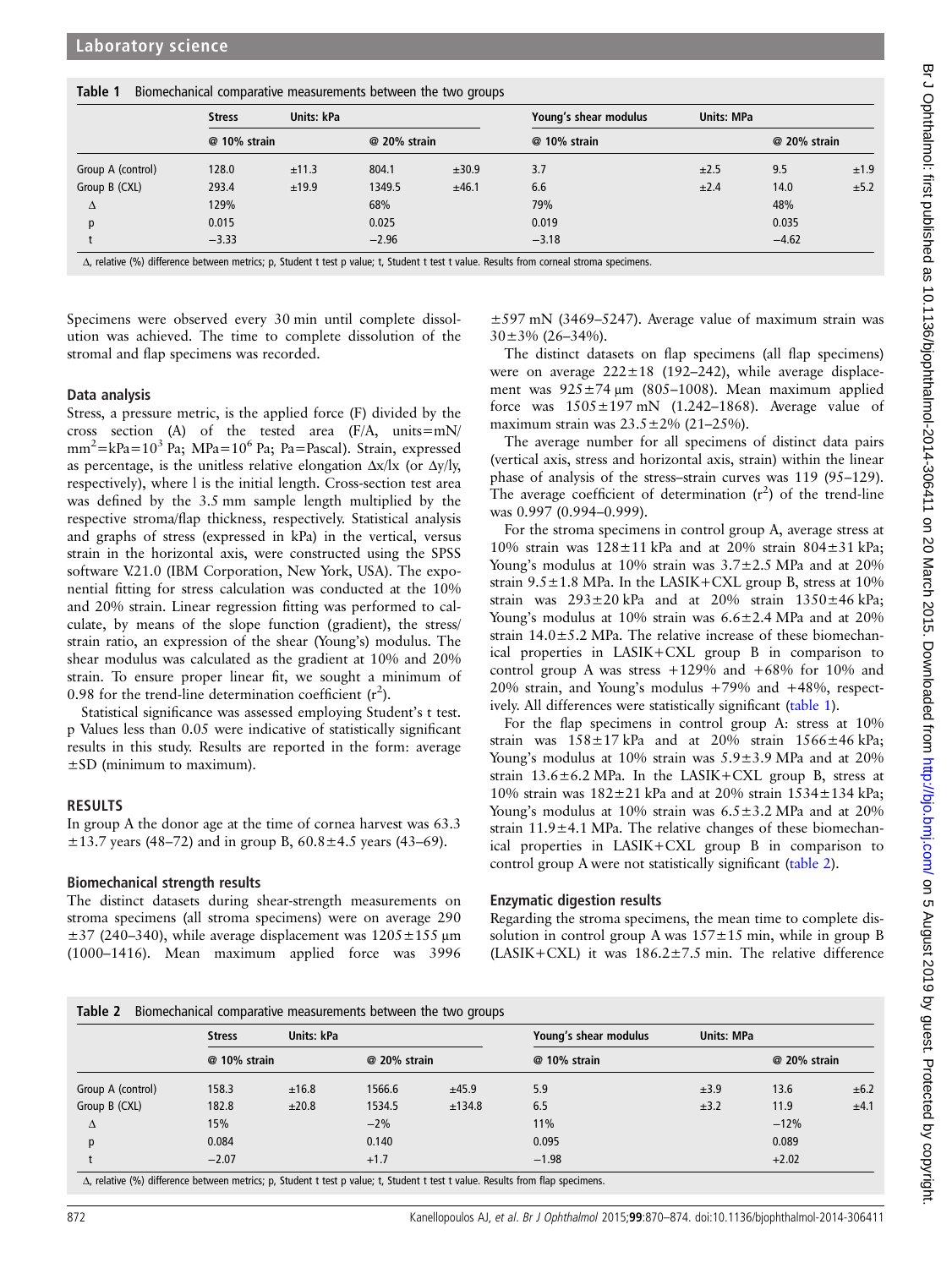$\Delta$  was +18% for group B, a statistically significant difference  $(p=0.014)$ . Regarding the flaps, the mean time to complete dissolution in group A was  $68.75 \pm 17.3$  min, while in group B it was  $80.0\pm8.1$  min. The relative difference  $\Delta$  was  $+16\%$  for group B, a difference which, however, was not statistically significant (table 3).

#### **DISCUSSION**

Epithelium-on, in-situ CXL is reported in the peer review literature $16 \t17$  with a significantly weaker biomechanical effect in comparison to epi-off  $CXL$ .<sup>18</sup> This is partially attributed to reduced riboflavin permeability through the intact epithelium, mainly due to its large molecular weight.<sup>[19](#page-4-0)</sup> This leads to insufficient and inhomogeneous riboflavin stromal diffusion and thus affects UV-A transmission to deeper layers, due to increased UV-A absorption by the superficially concentrated riboflavin.

The second issue that affects epithelium-on CXL relates to UV-A absorption/filtering by the intact epithelium.<sup>20</sup> Some studies suggest absorption by the epithelium of about one-third,<sup>19</sup> leading to less energy reaching the riboflavin-saturated stroma. However, there are studies suggesting that human corneal epithelium and the underlying basement membrane absorb strongly only at wavelengths smaller than  $310 \text{ nm}$ ,  $21 \text{ } 22$  which compares to the peak 365 nm of the CXL-employed UV-A.

The effect of refractive surgery on corneal biomechanical properties may be evaluated in-vivo by the corneal hysteresis and corneal resistance factor. These indices can be assessed by dynamic tonometry (visualisation of fast deformation of the cornea), employing the Corvis ST (Oculus Optikgeräte GmbH, Wetzlar, Germany) and the Ocular Response Analyser (Reichert, Buffalo, New York, USA). Several studies have evaluated the reduction in corneal biomechanical strength following LASIK, $^{23-26}$  and following ReLEx flex and ReLEx smile procedures, suggesting similar corneal biomechanical reduction among these laser refractive procedures. $27 \frac{28}{10}$  However, there is inconclusive evidence in the peer review literature on the specificity of these techniques in the in-vivo evaluation of the effect of corneal cross-linking.[29 30](#page-4-0)

The in-situ riboflavin application investigated in this study naturally overcomes the above-mentioned restriction of riboflavin penetration through the intact epithelium, since it is applied directly on the exposed stromal bed. In addition, the ex-vivo nature of this study overcomes the potential shortcomings presented in relation to in-vivo evaluation techniques.

Our team has investigated clinically in-situ (ie, intrastromal) CXL applications as a means to offer proactive cornea stabilisation in high-myopic LASIK. $31$  The long-term investigation of epithelial thickness increase was investigated as an indirect measurement of overall corneal stability, supported by a difference in

|  | <b>Table 3</b> Enzymatic digestion time to complete dissolution |  |  |  |  |  |
|--|-----------------------------------------------------------------|--|--|--|--|--|
|--|-----------------------------------------------------------------|--|--|--|--|--|

|                                                                                                              | Corneas     |            | <b>Flaps</b> |            |  |  |  |
|--------------------------------------------------------------------------------------------------------------|-------------|------------|--------------|------------|--|--|--|
|                                                                                                              | <b>Time</b> | Units: min | <b>Time</b>  | Units: min |  |  |  |
| Group A (control)                                                                                            | 157.50      | ±15.00     | 68.75        | ±17.32     |  |  |  |
| Group B (CXL)                                                                                                | 186.25      | ±7.50      | 80.00        | ±8.16      |  |  |  |
| Δ                                                                                                            | 18%         |            | 16%          |            |  |  |  |
| p                                                                                                            | 0.014       |            | 0.0804       |            |  |  |  |
| t                                                                                                            | $-3.45$     |            | $-2.1$       |            |  |  |  |
| $\Delta$ , relative (%) difference between metrics; p, Student t test p value; t, Student t test<br>t value. |             |            |              |            |  |  |  |

epithelial remodelling, which may indicate increased biomechanical stability in myopic LASIK combined with adjuvant CXL.

In this study we conducted a human ex-vivo investigation of the biomechanical corneal strengthening occurring during in-situ CXL along myopic LASIK. We evaluated changes in the stroma (and also, for the first time reported separately, the LASIK flap) employing biaxial stress–strain measurements, which may be considered superior to the one-dimensional corneal strip extensiometry $32$  taking into account the nonuniform topographic distribution of the corneal strength profile.[33 34](#page-4-0) We provided 10% and 20% strain values for two reasons. First, these are the ones typically reported by other researchers,<sup>[14](#page-4-0)</sup> in an effort to provide some form of comparison. In addition, the stress–strain plot had adequate linearity in these areas to enable data collection.

The depth dependence of transverse shear modulus of the cornea, stronger at the anterior third, $35$  indicates that tissue removal from this upper third may affect corneal rigidity the most. In our study we demonstrated that the effective CXL corneal rigidity in comparison to the non-CXL corneas that received the same treatment was of the order of +129% stress at 10% strain, by a statistically significant margin. Considering that the aim of the in-situ CXL application is to provide prophylactic corneal strengthening to counter weakening due to tissue removal, we view this very significant biomechanical effect as a very important finding. These findings are confirmatory to our previous clinical effects reported on myopic and hyperopic LASIK+CXL applications.<sup>[36](#page-4-0)</sup> CXL maybe therefore be used as a biomechanical modulator offering refractive stability following LASIK.

There was no indication that the flaps had any statistically significant biomechanical difference by any metric employed. This finding is a very important indicator that no actual cross-linking of the flap occurs during our LASIK+CXL technique. There are two main reasons that we target to avoid any cross-linking effect on the flap. First is that the flap does not contribute to the biomechanical properties of the underlying stroma.<sup>37</sup> <sup>38</sup> Therefore, there is no benefit from a potential cross-linking of the flap. Second, and perhaps even more important, is that cross-linking such a thin (the LASIK flap consists of  $\sim$  50 µm of epithelium and ∼ 60 μm of stroma) stromal content may lead to undesirable stromal shrinking of the flap.

Additionally, the findings in the collagen-enzymatic digestion part of this work provide corroborative evidence of the differential effects of cross-linking on the stroma and not on the flap. This is, to the best of our knowledge, the first manuscript presenting both techniques, bi-axial stress measurements and enzymatic digestion, of ex-vivo human assessment of crosslinking effects.

Additional studies with larger sample size, differentiation of UV-A irradiance, as well as extending the testing period to longer time intervals following treatment are warranted to validate and further investigate the findings in this preliminary study.

#### CONCLUSIONS

Adjuvant intrastromal in-situ CXL combined with myopic LASIK appears in ex vivo human study to be a significant biomechanical modulator.

Contributors Design and conduct of the study (AJK, GA); collection (AJK, GA, BS-C), management (AJK, JBC, JC), analysis (AJK, GA, JBC, BS-C, JC), interpretation of the data (AJK, GA, JBC, BS-C, JC); manuscript preparation (GA), manuscript review (AJK, GA, JBC, BS-C, JC), manuscript approval (AJK, GA, JBC, BS-C, JC).